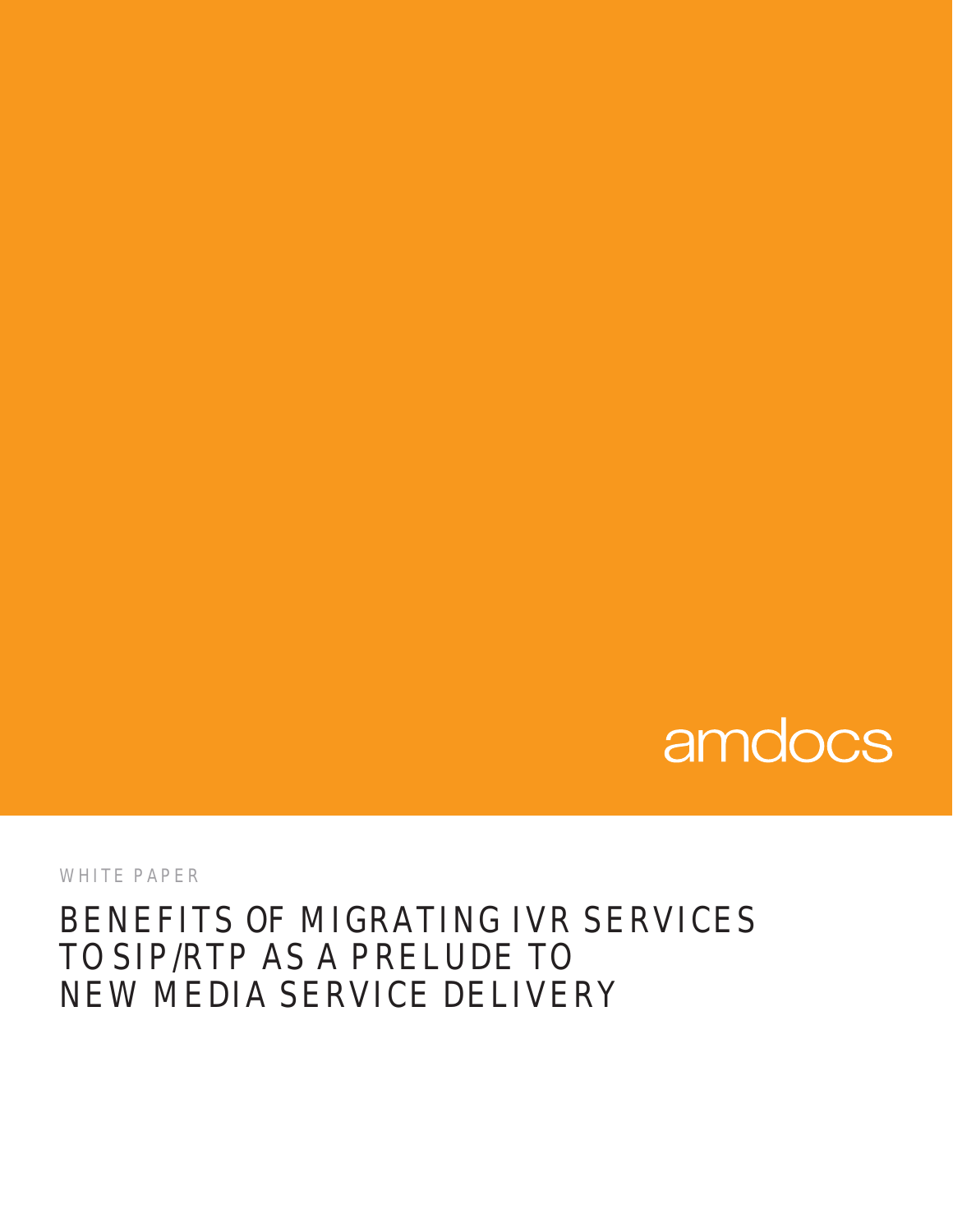# **CONTENTS**

| <b>EXECUTIVE SUMMARY</b>                         | $\mathbf{1}$   |
|--------------------------------------------------|----------------|
| <b>MEDIA SERVICES ARCHITECTURE</b>               | $\overline{2}$ |
| THE DISTRIBUTED MEDIA ADVANTAGE                  | $\overline{2}$ |
| WHY NOT DISTRIBUTE THE SERVICE CONTROL?          | $\mathbf{3}$   |
| NGN, IMS AND IVR TERMINOLOGY                     | $\mathbf{3}$   |
| <b>CO-EXISTENCE AND MIGRATION</b>                | $\overline{4}$ |
| <b>INCENTIVES TO MIGRATE TO SIP/RTP</b>          | $\overline{4}$ |
| MORE PERSPECTIVE ON SAVINGS WITH RING BACK TONES | $\overline{4}$ |
| POWER AND FLEXIBILITY IN A SERVICE PLATFORM      | 5 <sup>°</sup> |
| SERVICE DELIVERY ECO-SYSTEM                      | 5 <sup>1</sup> |
| CONCLUSION                                       | 6              |
| <b>ABOUT THE AUTHOR</b>                          | 6              |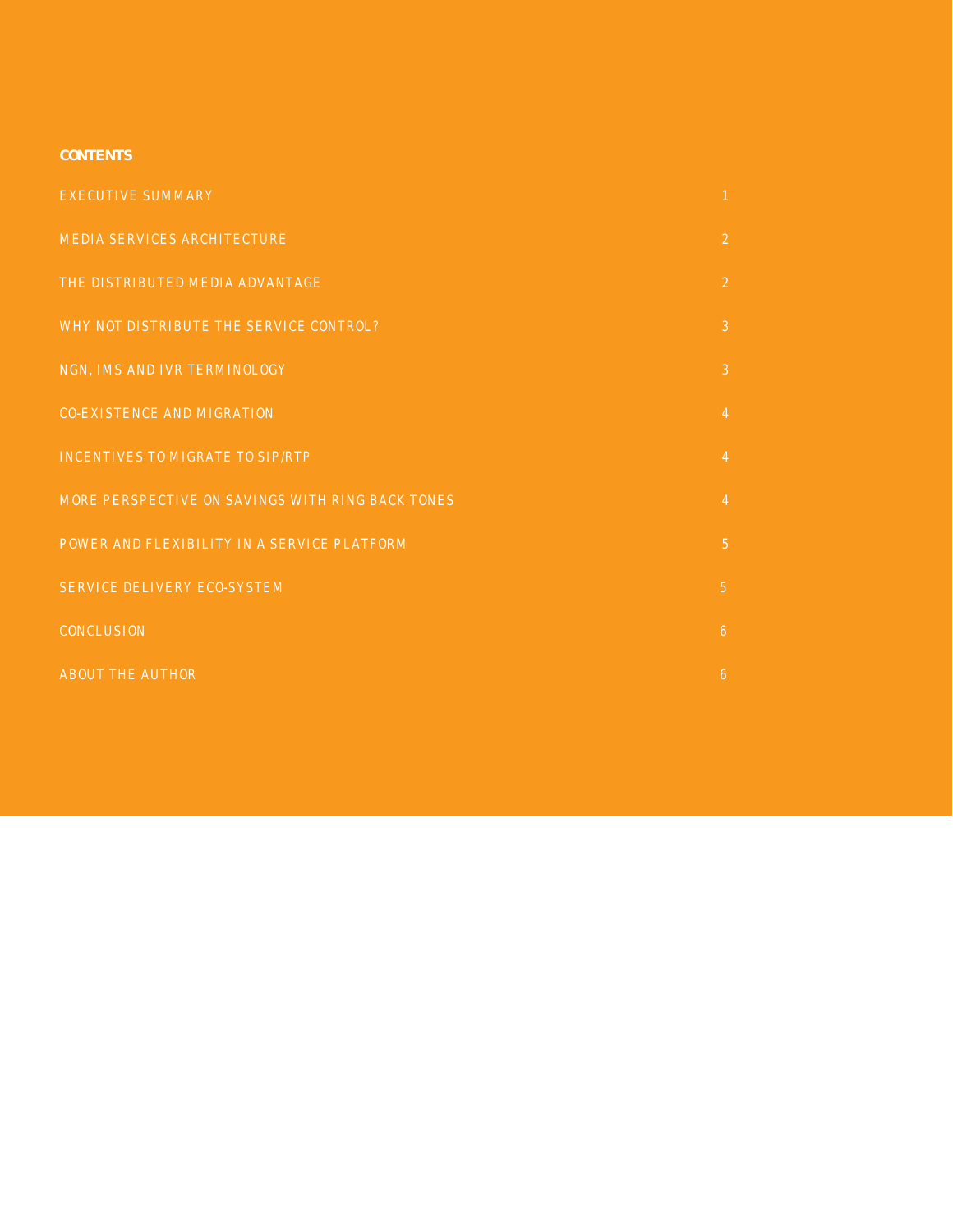# EXECUTIVE SUMMARY

All communications service providers including mobile operators are making increasing use of packet-switched technology such as an MPLS core, soft switch, and soft IVR as they transition to NGN and IMS architectures. In particular, the use of a soft IVR means that many existing media services can be migrated to more efficient SIP/RTP technology to produce costs savings and more flexible solutions.

Media based services, such as self-service IVR systems, Ring Back Tone servers, service announcements, or call centres, are resource intensive and require highly scalable architectures. By adopting a distributed architecture and a platform that combines modules for handling both PSTN-based and IP-based resources an orderly migration to a full NGN solution can be achieved with no disruption to the customer base and negligible business risk.

And of course media solutions that are pre-integrated with other service delivery platform capabilities produce further efficiencies as well as a compelling opportunity for next generation service innovation.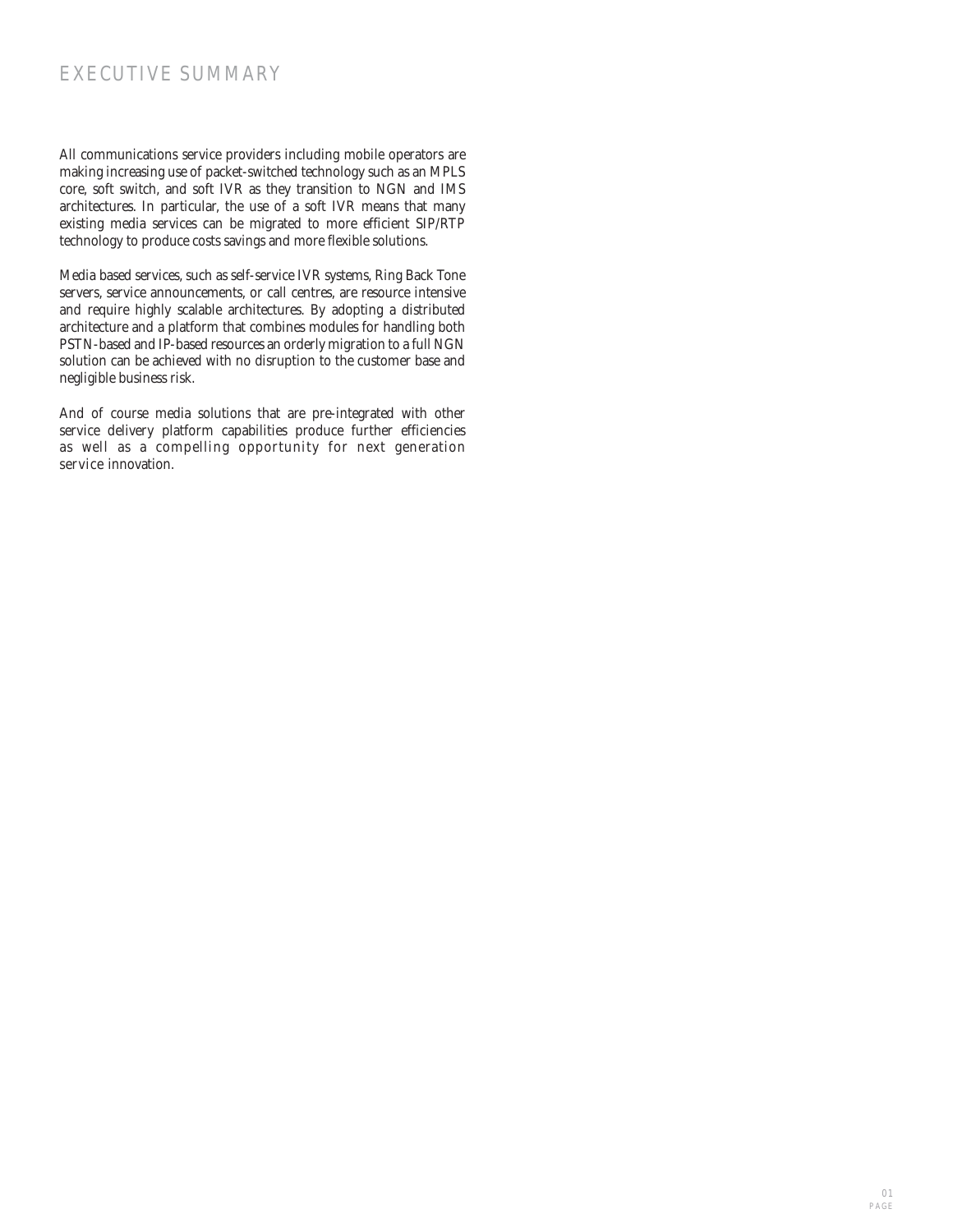# MEDIA SERVICES ARCHITECTURE

A common feature of both PSTN and NGN communications networks is the separation of transmission facilities into signalling and bearer networks. This allows a generalization of the IVR or media application architecture into central control functions and distributed media functions.



**FIGURE 2** MULTI-SITE DISTRIBUTED MEDIA FOR AN SS7 NETWORK

Using componentized software principles it is possible to distribute functional modules to any location so an optimal distribution takes a number of factors into account including type of traffic handled, integration with other systems, and ease of management.

### THE DISTRIBUTED MEDIA ADVANTAGE

Each Voice circuit in PSTN requires a 64Kbps channel over T1/E1 links and requires committed resources for any call. Hence placing media servers as close as possible to the ingress point, such as the MSC handling the call, minimizes the use of voice trunks between switching centres.

If all media servers were centralized then every IVR call would be carried to the primary site in order to Play Announcements and Collect User Information (the PACUI commands shown above) or play a Ring Back Tone.

**Example 1:** If a remote switching site supports a population of 500K subscribers with on average 0.1 Busy Hour Call Attempts (BHCA) per subscriber to the IVR, and an average call hold time of 30 seconds, then we need:

500,000 x 0.1 x 30 / 3,600 = 417 voice circuits

These circuits must be dedicated between the switch and the media server location for IVR activities. Of course this also means that 417 IVR ports are required for this service.

Placing IVR port capacity adjacent to the serving MSC saves 417 inter-switch voice trunks, or 14 x E1 links. And high media usage, e.g. popular Ring Back Tone services, means even higher savings using such a distributed media plane.



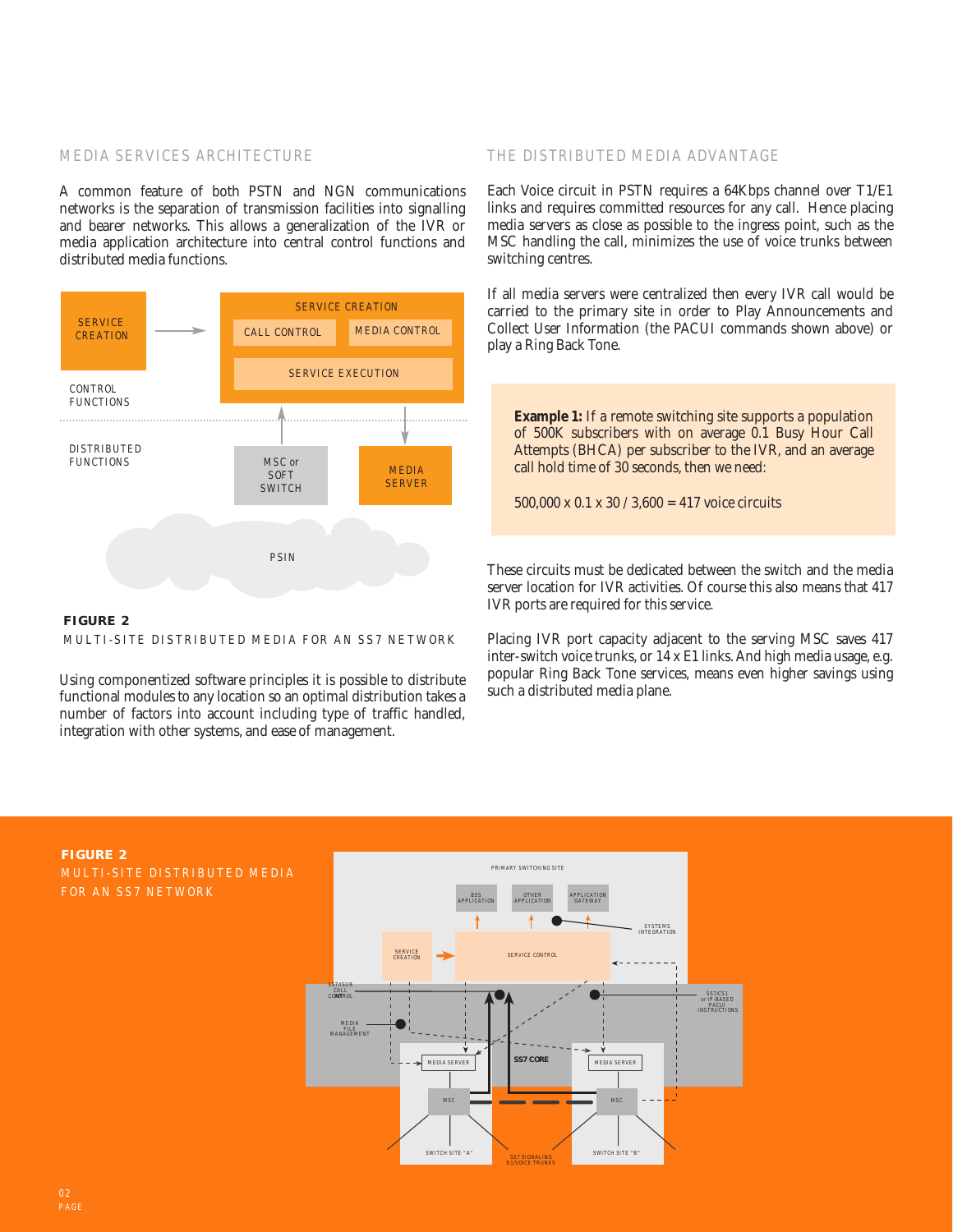#### WHY NOT DISTRIBUTE THE SERVICE CONTROL?

Having justified a distributed media plane so that it avoids the carriage of IVR media traffic to a central site the question arises as to why we should not treat the signalling plane in the same way and distribute the Service Control Function (SCF).

It can be noted that whilst a distributed SCF may have benefits in certain scenarios, there are a number of major trade-offs that must be considered in relation to media service delivery.

- **>** Signalling traffic requires significantly less bandwidth than media traffic
- **>** Signalling is likely to be centrally managed anyway for other reasons, such as prepaid charging
- **>** Most IVR services require access to subscriber data or other centrally managed applications, so some type of transaction traffic must be directed to the primary site to complete the IVR service
- **>** The advantages in using SS7 for routing, load-sharing and failure handling across large geographies are well proven as part of the core network
- **>** The point-to-point integration (or even EAI bus) used for IVR application integration is not standardized or conducive to multi-site routing and operational management
- **>** Since the primary site is likely to be the seat of management, including service development and testing, a central SCF simplifies operations and hence reduces the overall solution costs

There are many variables involved when it comes to signalling traffic calculations so no precise figures can be provided here. However, it is should be noted that the SS7/ISUP traffic between the MSC and SCF for IVR call handling is relatively simple and lightweight, as is the PACUI traffic from SCF to media servers. In addition, all signalling traffic can share point-to-point SS7 links.

IVR applications vary, and traffic from the SCF to back-end subscriber databases or integrated applications depends on the IVR service. It is reasonable to conclude that any traffic/bandwidth savings that might arise by distributing SCF do not compensate for the added complexity, costs, and risks associated with a distributed SCF architecture.

Unless there are other reasons not related to media delivery the suggested architecture in *Figure 2* is highly recommended for optimal media delivery outcomes, including multi-regional IVR solutions for mobile operators.

Inter-site bandwidth can easily demonstrate **90% savings** (and often much more) for a distributed IVR service.

# NGN, IMS AND IVR TERMINOLOGY

Now we turn our attention to the migration of IVR services to NGN and discover that this transition to IP networking does not change the distributed architecture principles.

For NGN we substitute SIP for SS7/ISUP in the signalling plane, and RTP sessions for E1/Voice bearers across the media plane.

In functional terms, the Specialized Resource Function (SRF) or Intelligent Peripheral (IP) that provided basic IVR facilities for the SSP or SCP in the IN architecture is replaced in IMS by the Media Resource Function (MRF). Similarly, the SCF becomes the SIP Application Server (SIP/AS).

In fact, IMS further divides the MRF into the Media Resource Function Controller (MRFC) in the signalling plane and the Media Resource Function Processor (MRFP) in the media plane then



**FIGURE 3** MULTI-SITE DISTRIBUTED MEDIA FOR NGN IMS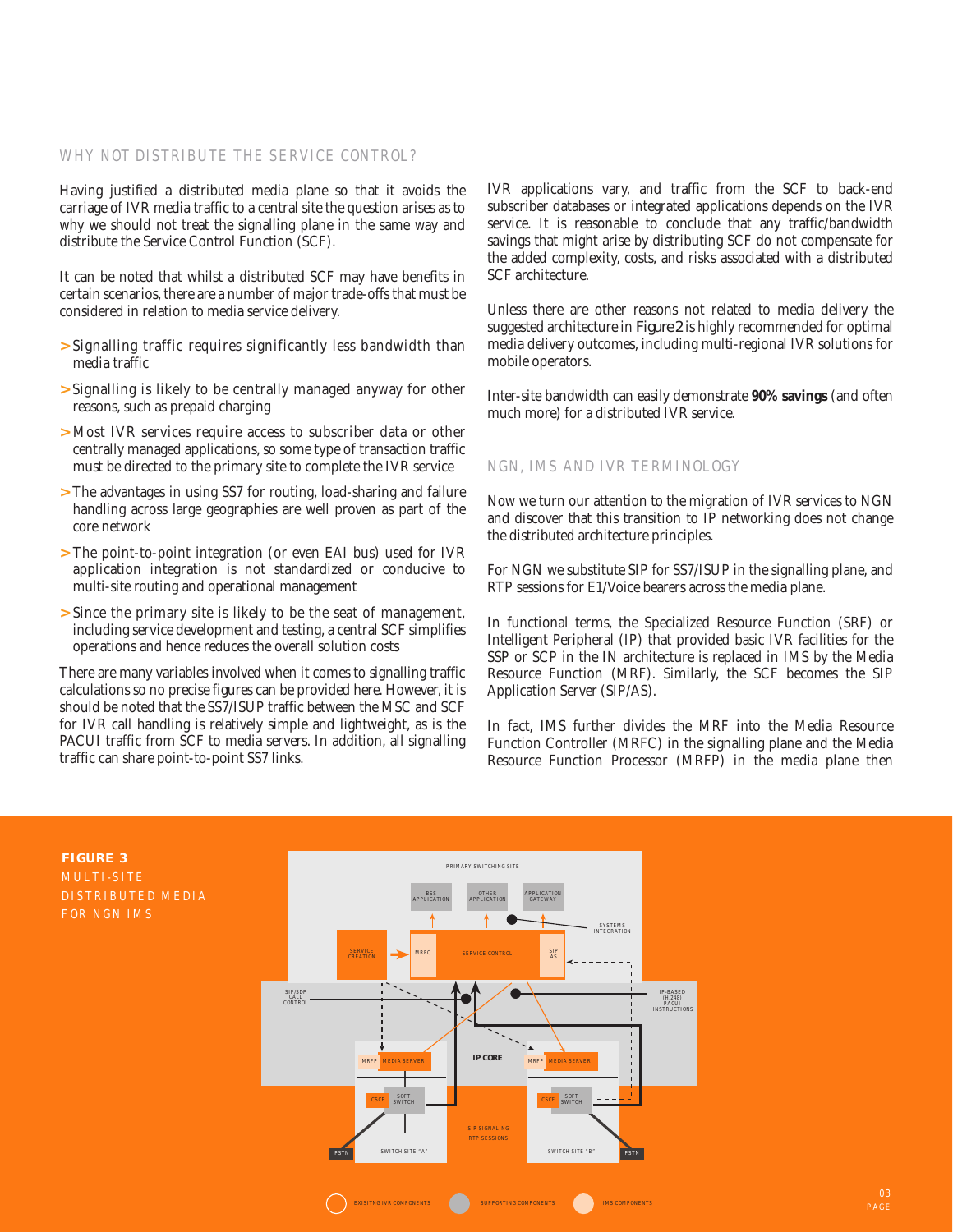stipulates the use of H.248 as the control protocol between these in an effort to define standard components and interfaces.

For practical reasons the media server capabilities, including both MRFC and MRFP, are almost always provided by a single vendor and the use of H.248 is not widely accepted. Indeed most vendors have simply evolved their existing IVR architecture into IP-based multimedia solutions.

# CO-EXISTENCE AND MIGRATION

The first step in a full migration to an NGN architecture is coexistence. This may take one of 2 main forms:

- **>** Side-by-side deployments
- **>** Hybrid (dual support) components

Supporting side-by-side deployments of similar components may prove costly if the migration takes longer than expected, especially if different vendors are involved. As well as any functional duplication, the management of different systems may add complexity and increase the cost of service maintenance.

Hybrid solutions like those from Amdocs that support IVR and media services over either SS7 or IP networks leverage a layered architecture where multiple protocols can be comfortably handled together under a common service execution platform. Using this approach the migration can proceed in situ from the existing IVR services to new IP-based "soft IVR" services at a pace based solely on business and operational readiness.

# INCENTIVES TO MIGRATE TO SIP/RTP

The lure of NGN solutions is **lower costs**. Up front costs are reduced due to the commoditization and standardization of components, but most savings come about through the lower transmission costs involved when using IP-based solutions to deliver services to the end user.

**Example 2:** Take a typical IVR slice of 240 ports, meaning we need to be able to concurrently handle 240 user sessions for announcements and/or Dual Tone Multi-Frequency (DTMF) user interaction, like pressing menu options. The 240 port bandwidth required using E1/Voice is about 16Mbps whilst for RTP using G729A or G726 it is about 4.8Mbps.

In other words, RTP media servers can offer a **70% saving** on bandwidth between the switch and the media servers.

The bandwidth saving comes on top of the savings achieved by media plane distribution, and the generally lower costs of an IP core over the traditional SS7/E1 core.

Finally, there is one additional area of cost saving that arises in solutions such as those offered by Amdocs. When using SIP/RTP media servers a **higher port density** (meaning more concurrent calls) can be handled on a given hardware server than if the same platform was serving identical media services using SS7/E1 technology.

All of this adds up to a much improved **price/performance** to deliver on the benefits of NGN.

## MORE PERSPECTIVE ON SAVINGS WITH RING BACK TONES

The good news on price/performance advantages gets even better in the face of large scale media solutions.

Consider some popular services, such as the Personal Ring Back Tone (or Caller Tone) service. This is a media resource intensive service and can have extremely high scalability.

A subscriber using this has all incoming calls connected to a media server to play an alternate caller tone, such as a favourite song or jingle. Here is how the savings with SIP/RTP media are magnified on such a service.

**Example 3:** Taking the switching site population of 500K subscribers used in Example 1, we will assume that 40% of subscribers register for the Caller Tone service, and generally there is 1 incoming call per subscriber during busy hour. If the average network ring time is 15 seconds then we can calculate the number of media ports as follows:

500,000 x 40% x 1 x 15 / 3,600 = 833 ports

This means that whereas for a standard IVR service the mobile operator may require approximately 1 media port for every 1,000 subscribers, when using Caller Tone services the ratio may be closer to 1 media port for every 500 subscribers, or even less.

Hence the savings realized through higher port density, lower media bandwidth requirements, and IP-based network infrastructure, are magnified with Caller Tone services. With a future that promises more media-based services for the end user as part of the shift to a more open, Internet style, services regime underpinned by the IMS architecture, the time to think about NGN migration is now.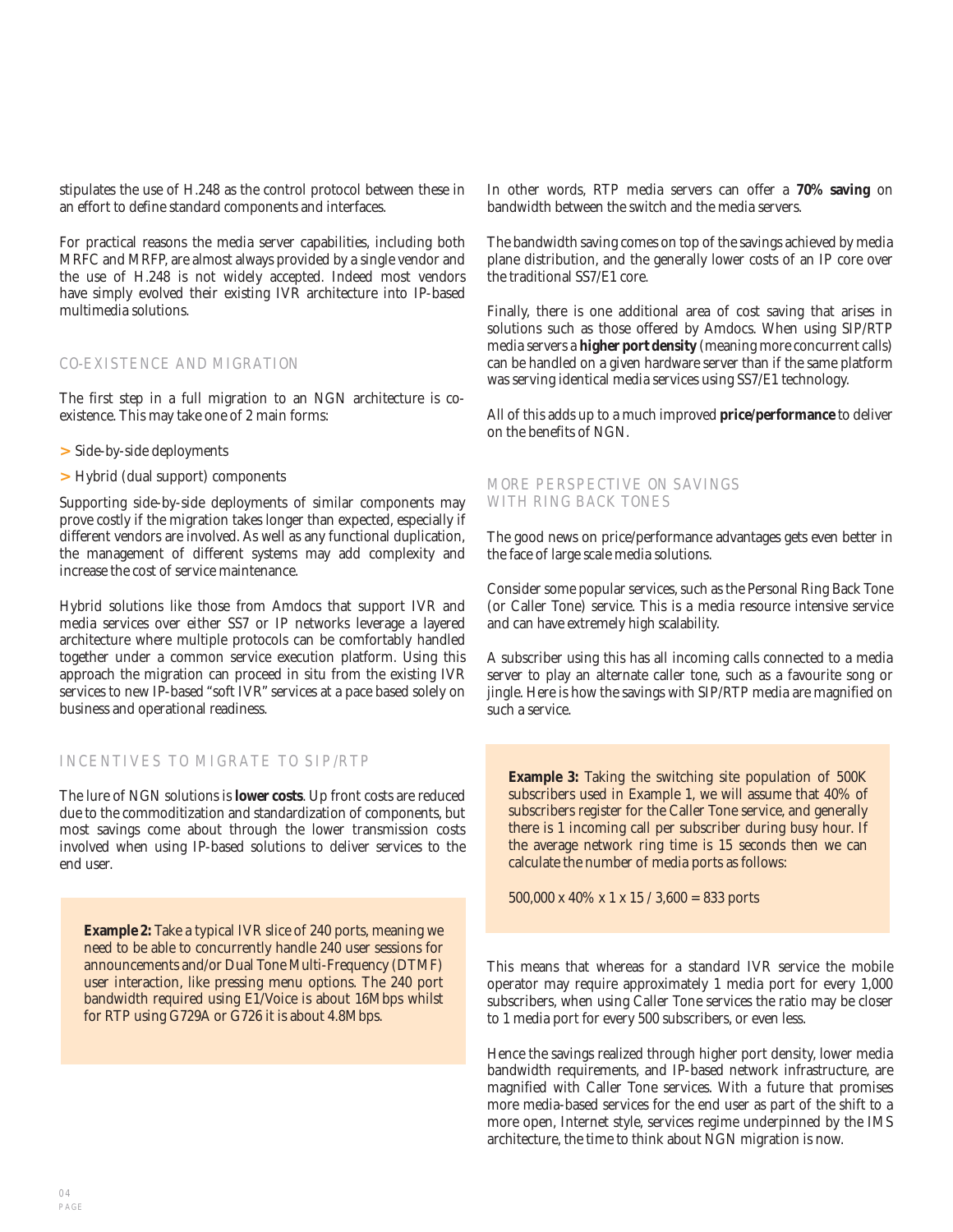### POWER AND FLEXIBILITY IN A SERVICE PLATFORM

So far the focus in this paper has been on the technical merits of migrating media based services, such as a standard IVR found in every mobile network, to a solution using IP-based services, such as those specified by IMS. It has been demonstrated that such a transition offers significant cost savings. It has also been shown that by adopting proven architectures and using component based solutions such a transition can be made simple and low risk.

But when we consider service delivery with multimedia services, we must also consider how media resources can be reused as building blocks to construct more sophisticated and marketable services for subscribers, and how various services, both within and external to the operator's environment, can be aggregated and used in innovative ways to create competitive value added services.

We start with a closer look at the Amdocs system core.





The core technology involves 2 main components:

- **> Service Creation** that provides a GUI design, debug, and deployment environment for any service and can use over 300 Service Independent Building Blocks (SIBs) – inbuilt, pre-tested service functions
- **> Application Server** which runs the designed "script" on a extremely scalable, high performance engine, with access to the service delivery eco-system

A service instance executes a script that is invoked by an external trigger such as a network transaction. The "invoke" request is a set of Attribute Value Pairs (AVP) so that the engine is entirely independent of any protocol. This means that it easy to support common services even across many protocols. Each script may in turn invoke other onplatform or off-platform applications to enrich the service logic.

# SERVICE DELIVERY ECO-SYSTEM

A full discussion on service delivery and control is beyond the scope of this paper but by now we should recognize that an IVR, or Ring Back Tone server, are just examples of media-based applications. As the old "stove-piped" view of services gives way to the service delivery eco-system based on horizontal layers, component architecture, standard interfaces, and open access, we can now position media services in the context of end-to-end service delivery.

Media service delivery becomes part of the overall service capability mix, leveraging the Amdocs core system technology for flexible service design and execution, and integrating with other eco-system elements such as Online Charging Systems (OCS) for access to subscriber account details, Diameter for charging, and SOAP to invoke Web Services or applications within, or external to, the operator.



# **FIGURE 5** MEDIA-BASED SERVICE DELIVERY ECO-SYSTEM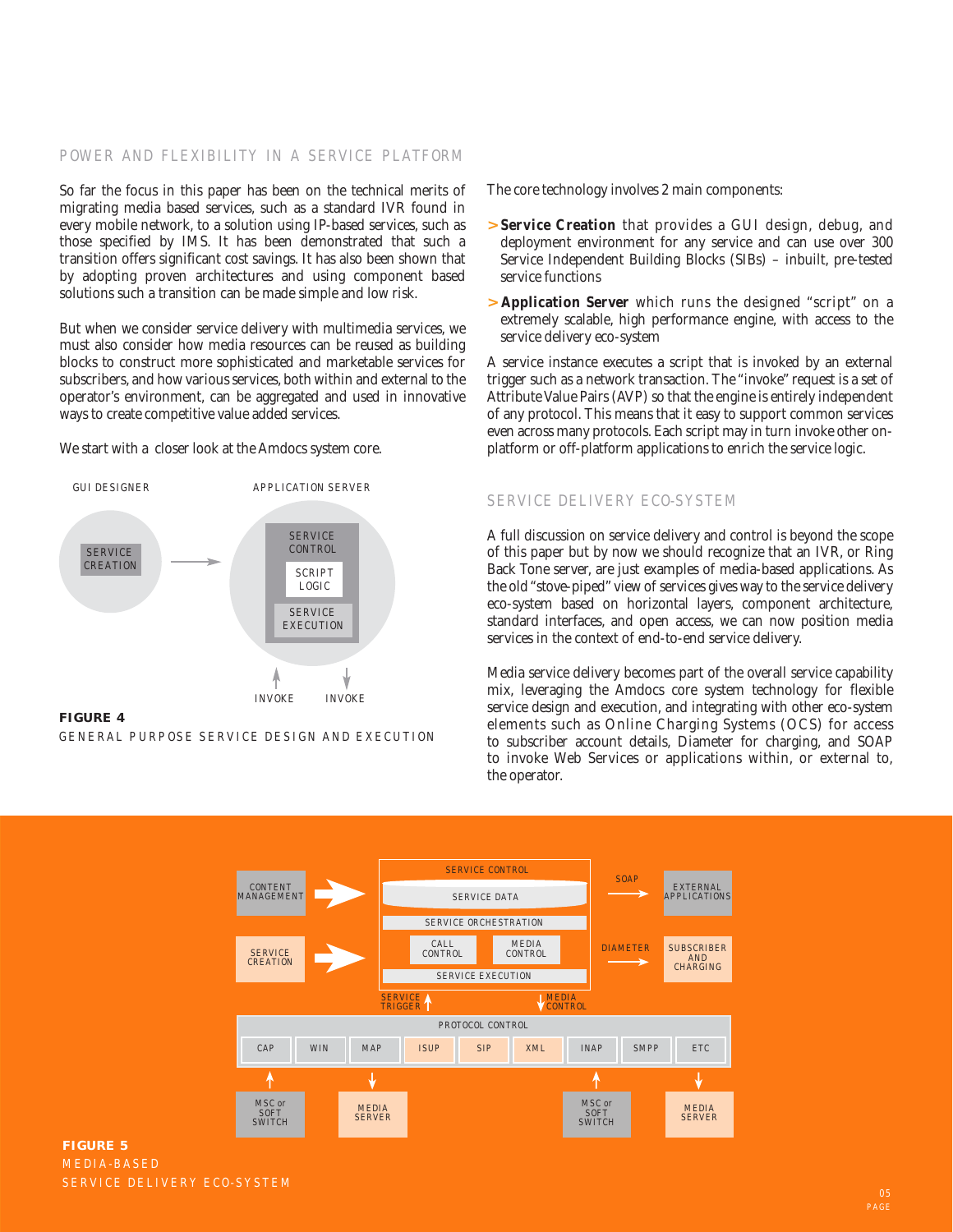Benefits gained by shifting to NGN technology for media services such as IVR and RBT are then inherited by any subsequent media applications.

New marketing initiatives can build on the strength of integrated Call Control and Media Control within this eco-system to create service variants that stimulate customer loyalty and open the way for new revenues. Examples of service evolution that are enabled include:

- **> Video Ring Back** which evolves the popular Caller Tones (or RBT) service into a full multimedia play
- **> Interactive Voice** and Video (IVV) which adds colour to familiar IVR services by adding video to audio instructions and speech as well as DTMF interaction
- **> Mobile Blogging** where users can share media as a way of social networking
- **> Mobile Advertising** to insert payed advertisements into subscriber Call or Message services which will widen revenue opportunities and offset declining usage charges
- **> Targeted offers** using Business Intelligence and market segmentation tools to target individual subscribers for up-sell and cross-sell
- **> Mobile Shopping** to deliver an online shopping experience to time challenged subscribers building loyalty and value

Such next generation services, and many others like these, expect to co-exist in a vibrant eco-system of multimedia interaction. The foundation is a next generation services platform based on a proven future-proof architecture.

# CONCLUSION

Amdocs can support the present needs of mobile operators for services as common as IVR and RBT on the Amdocs Service Platform. However, by using this platform these services and many other integrated subscriber transactions can be seamlessly migrated into the NGN world.

The core Service Creation and Application Server technology provides a single platform that equally supports all protocols and orchestrates service delivery through open integration with resources in other systems. Multimedia based services are an inherent part of this service delivery eco-system making the promised benefits of the next generation of services in reach today

# ABOUT THE AUTHOR

Paul Wagner is a Solutions Director at the Amdocs Network Business Unit and a communications consultant with over 25 years experience in system architecture, distributed transaction processing, large scale solution design, service delivery systems, and telecommunications standards. This background yields practical business and technical insights into the ongoing challenges of convergence across the Information Technology and Telecommunications industries. **paul.wagner@amdocs.com**